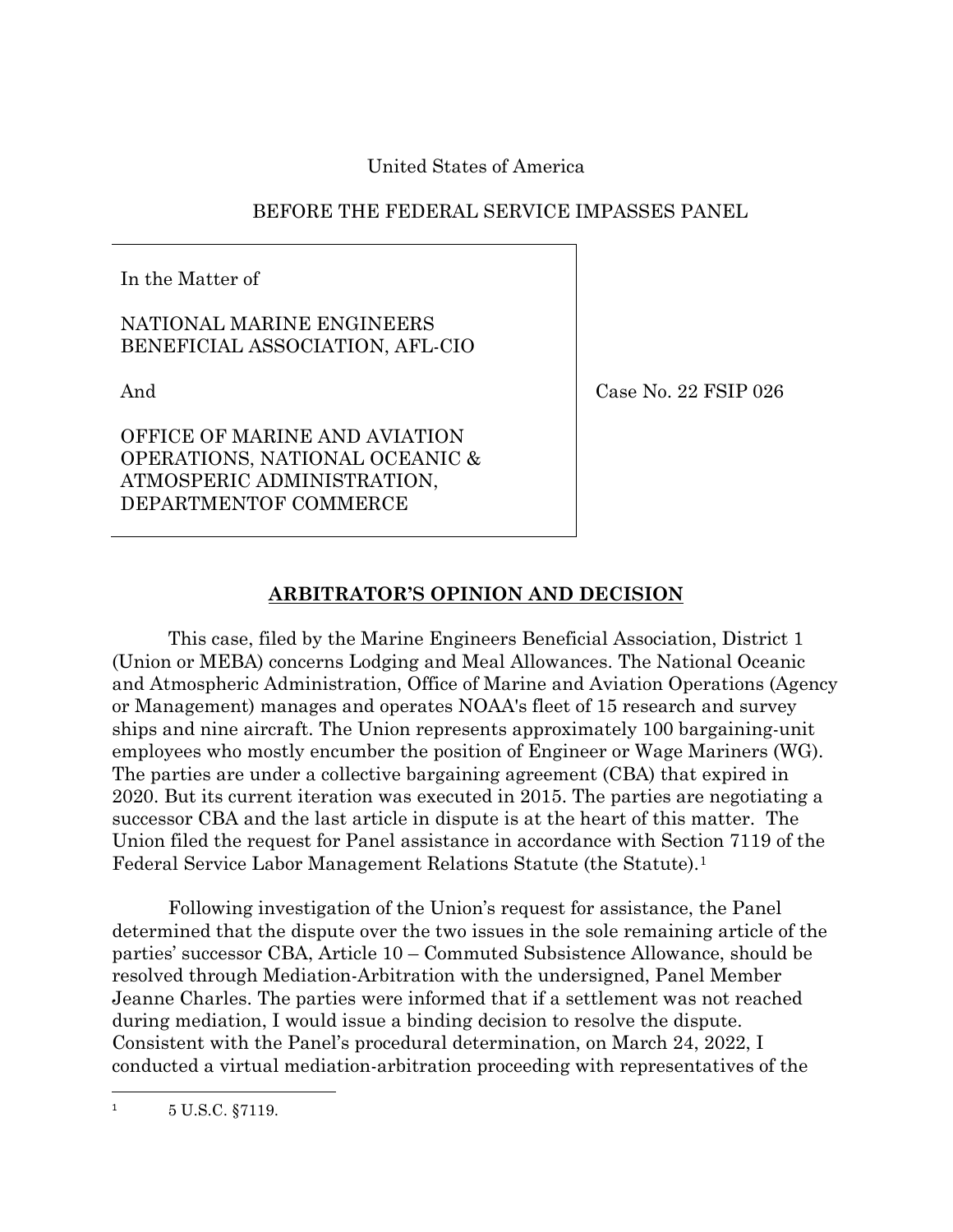parties. During the mediation phase, the parties agreed to explore settlement options to resolve the two remaining matters: Room Allowance and Meal Allowance.

During the mediation portion of the proceeding, the parties appeared to reach settlement on the matter of the Room Allowance, but given the late hour of the night, both parties requested time to think about the final language. I agreed to give the parties until April 8, 2022, to submit a signed agreement, or I would order the final language. While there were several emails exchanged between the parties, to date, there has been no final agreement on the Room Allowance provision submitted to the Panel. Therefore, I have no choice but to order final language on the Room Allowance matter. Because the mediation portion of the proceeding failed to result in the voluntary settlement of the Meal Allowance dispute, I am issuing a final decision resolving the parties' dispute over that matter in accordance with 5 U.S.C. §7119 and 5 C.F.R. §2471.11 of the Panel's regulations. In reaching this decision, I have considered the entire record.

## **BACKGROUND**

By statute, the pay of Wage Mariners must be fixed and adjusted in accordance with prevailing rates and practices in the maritime industry, as nearly as is consistent with the public interest. (5 U.S.C. §5348 (a)). In keeping with this concept of reflecting the maritime practice, NOAA has adopted a policy which allows Wage Mariners who are employed by the NOAA and are attached to NOAA vessels to be paid Commuted Subsistence Allowances (COMSUBs) for rooms and for meals in accordance with rates and practices determined to be current with the industry. According to the NOAA Administrative Order 202-534B, COMSUBs are defined as:

Meals and lodging, or cash in lieu thereof, payable to ship employees in accordance with rates and conditions current in the maritime industry.

Some employees are authorized, if they choose, to remain and live aboard the vessel, even when it is not underway. Room Allowance for these individuals is addressed in the NAO 202-534B, as well. In the event that (a) the ship is declared uninhabitable, and (b) the Agency has not provided lodging, and (c) an employee does not maintain a local residence, the employee would be eligible to receive a room allowance.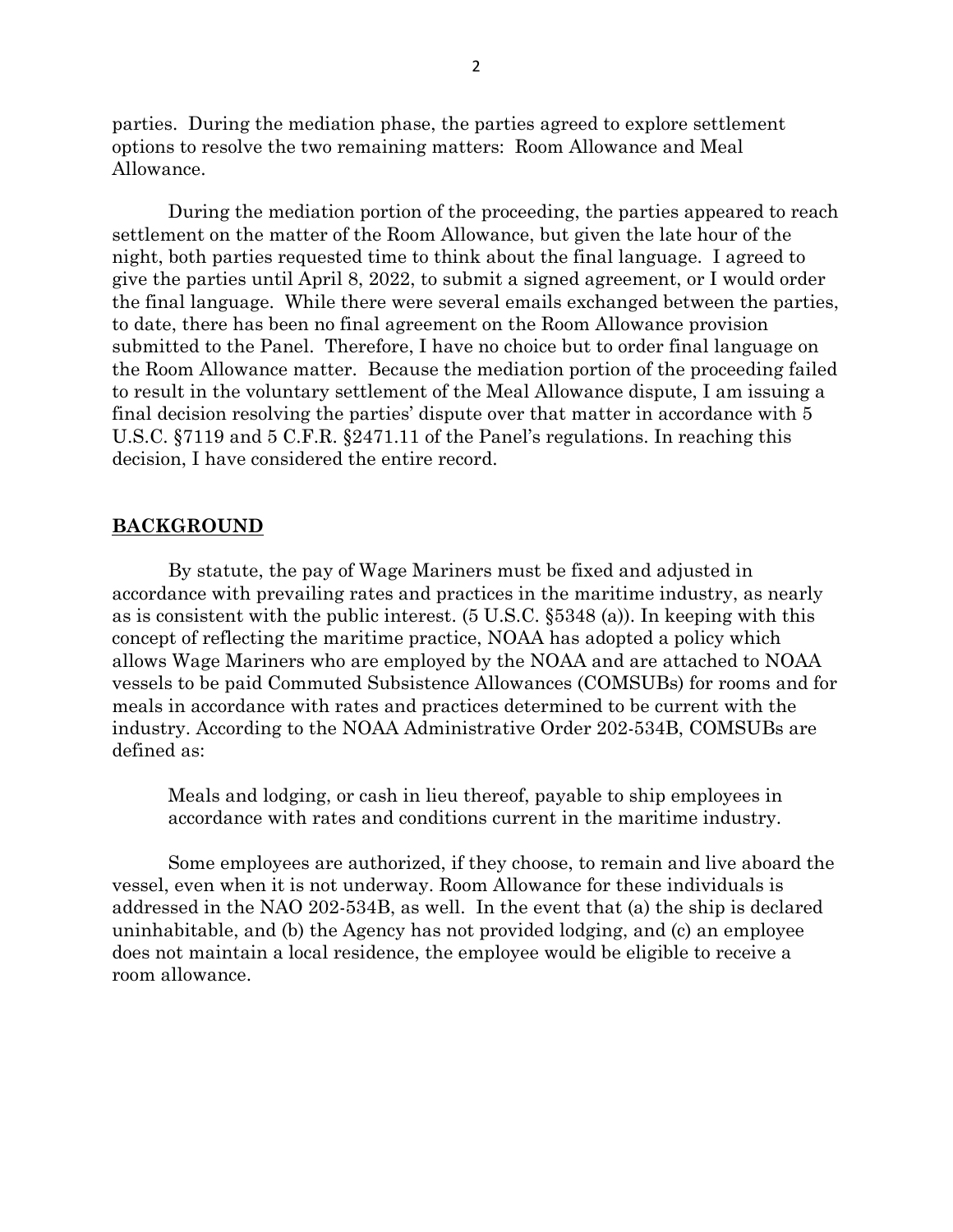COMSUB Meal Allowance is a cash payment made to make up for the Agency not supplying a meal during a time when an employee would otherwise expect to eat in the ship's galley or dining facilities onboard a ship. For example, on a day when the ship's galley is undergoing maintenance and the Agency would not be able to provide meals on the vessel, the Agency is authorized to provide the Wage Mariners with cash to permit the employee to leave the ship for a meal break and procure food. Employees who choose not to live aboard the vessel, but instead maintain a separate residence in the local area of the port, only qualify for a COMSUB for their mid-day meal. They must pay for the other two meals on their own. Employees that live aboard the ship, qualify to receive COMSUBs for any meal that may occur outside of their work hours.

The Agency policy provides that the amount for the subsistence should be consistent with the maritime industry standard. The Agency policy also provides that the amount should be paid at the rate specified in the agreement negotiated with the Union. (NAO 202-534B, Section 4 Policy). Under the current agreement, the COMSUB rates are as follows:

- Lodging: \$40 per night if the employee's ship is docked and lodging is not made available. Employees can receive applicable government rates above this figure if they provide receipts.
- Meals: \$38 per day if the ship is docked and the gallery is not open to employees. As with lodging, an employee can receive greater expenses if they provide receipts, but the figure also has to be greater than \$71 as set forth in GSA tables for meals and incidental expenses.

Both parties are seeking to make a change to the rates reflected in the current CBA. The Union seeks a higher rate because they believe the rates are lower than what is standard throughout the maritime industry. The Agency seeks a change in the rate to be consistent with rates adopted by two other NOAA bargaining units: Seafarer International Union, AFL-CIO (SIU) and the International Organization of Masters, Mates and Pilots, AFL, CIO (MMP).

## **ISSUES AT IMPASSE**

The Panel asserted jurisdiction over two issues: COMSUB Room Allowances and COMSUB Meal Allowances. During the mediation, the parties reached tentative agreement on the following language regarding the Room Allowance:

If the Agency is unable to provide lodging, and the employee incurs a lodging expense, room allowances will be paid in the amount of the actual expense up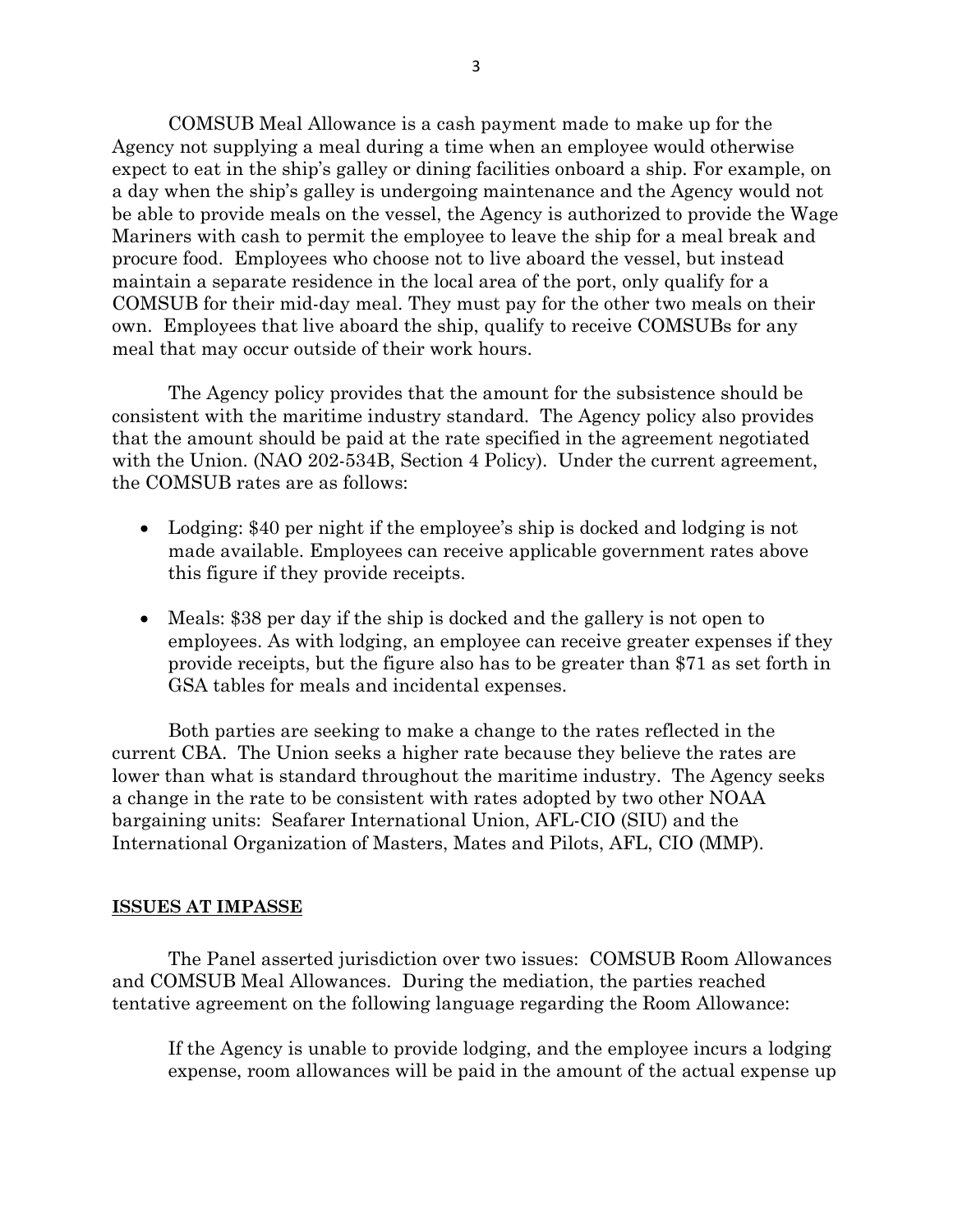to the current GSA/FTR/DSSR rates for the locality. Receipts must be provided.

The Parties were directed to sign the proposed settlement language, or I would order the language to resolve the Room Allowance matter. To date, the parties have not notified the Panel that the settlement language has been signed by both parties. Additionally, in their statements of position (SOP), both parties identified only one remaining issue – Meal Allowances. I am, therefore, ordering the parties to adopt the following language regarding Room Allowances:

If the Agency is unable to provide lodging, and the employee incurs a lodging expense, room allowances will be paid in the amount of the actual expense up to the current GSA/FTR/DSSR rates for the locality. Receipts must be provided.

 This language will be final and binding on the parties unless the parties agree otherwise.[2](#page-3-0)

Regarding the Meal Allowance, the parties were unable to reach settlement on that provision. Under the current CBA, the employees receive a \$38 per day meal allowance - \$6 for breakfast, \$12 for lunch and \$20 for supper. The contract also provides that employees are entitled to the higher per diem meal rates in the General Service Administration's Federal Travel Regulations (GSA FTR) while in port in the continental United States; the higher meal rates in the DOD's Joint Travel Regulations (DOD JTR) in U.S. ports outside the continental U.S. (such as Alaska, Hawaii, Puerto Rico); and the higher meal rates in the Department of State Standardized Regulations when in foreign ports if: (a) those rates exceed \$71 and (b) receipts are provided.

The current CBA rates reflect the Agency policy dating back to at least 1992 (See Civilian Marine Personnel Instruction, CMPI 593, Section 4-2, RATES OF CASH IN LIEU OF SUBSISTENCE AND QUARTERS). Those same rates can be

 $\overline{\phantom{a}}$ 

<span id="page-3-0"></span><sup>2</sup> 5 U.S. Code § 7119 - Negotiation impasses; Federal Service Impasses Panel

<sup>(5)(</sup>C) Notice of any final action of the Panel under this section shall be promptly served upon the parties, and the action shall be binding on such parties during the term of the agreement, unless the parties agree otherwise.

<sup>§ 2471.11</sup> Final action by the Panel.

<sup>(</sup>d) Notice of any final action of the Panel shall be promptly served upon the parties, and the action shall be binding on such parties during the term of the agreement, unless they agree otherwise.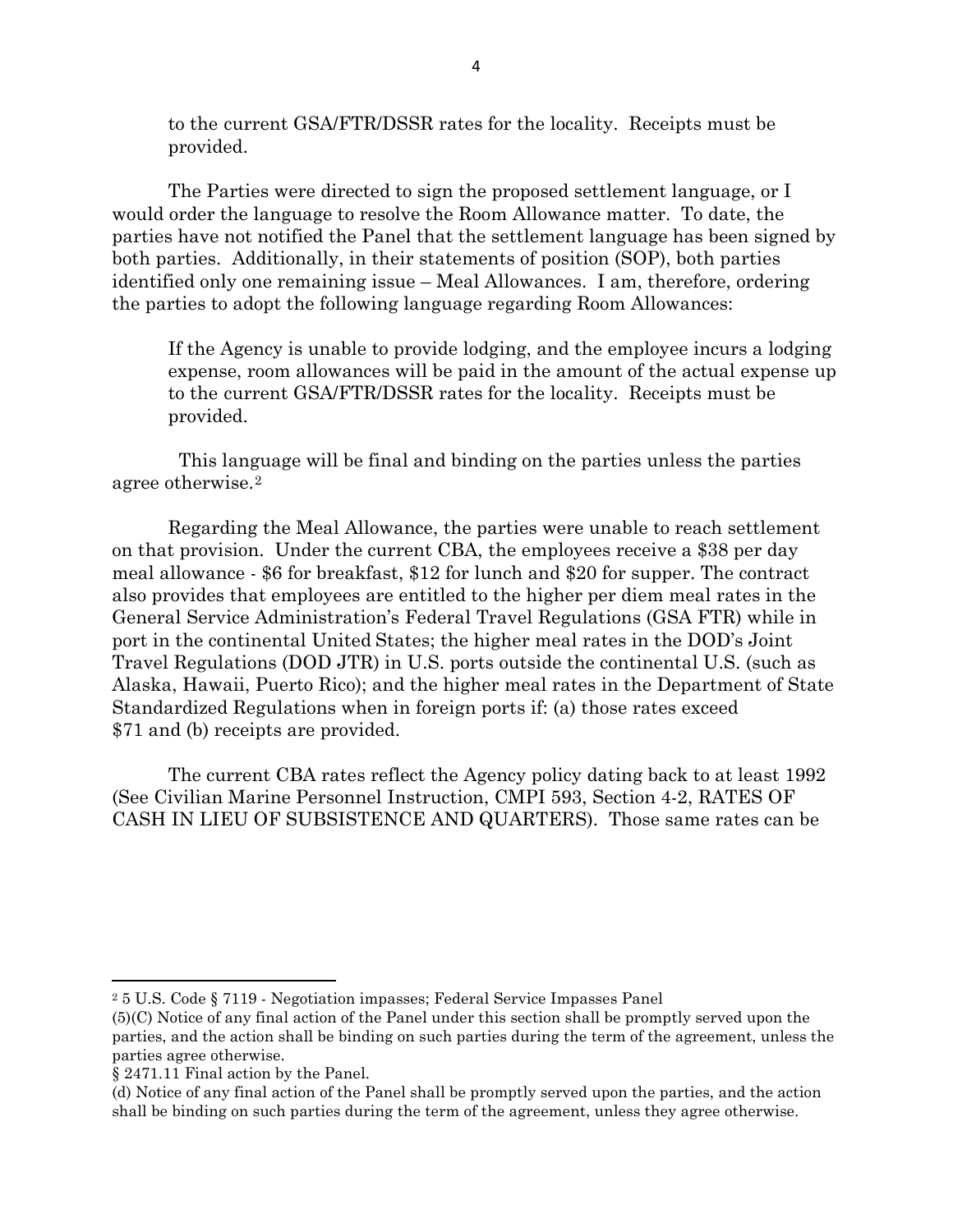seen in the SIU[3](#page-4-0) 2001-CBA.[4](#page-4-1) But the standard rate has increased over the years. Even within the Agency, the rate has been increased. The SIU 2019-CBA reflects a change in rates. Their bargaining unit employees receive a \$50 a per day meal allowance - \$9 for breakfast; \$15 for lunch; and \$26 for supper, with no exceptions for high-rate locations. In 2021, the Agency made that same change in the MMP CBA. The Union presented several agreements, both in the federal government and within the private sector, reflecting a significantly higher rate than what is reflected in the current MEBA 2015 CBA. It is clear that the standard rate for COMSUBS throughout the maritime industry has increased since the parties negotiated their last CBA and with the reopening of that the CBA, now is the time, consistent with 5 U.S.C. §5348(a), for the rate to be "adjusted in accordance with the prevailing rates and practices in the maritime industry." The parties have been unable to reach agreement on the current maritime standard for Meal Allowance, leaving the matter for the Panel to resolve.

## **Agency Position**

l

During negotiations and the FSIP hearing, the Agency expressed two primary interests in negotiating a change to the current CBA: 1) a rate consistency with two other NOAA bargaining units who are also benefitting from the Agencywide COMSUB program and 2) alleviating the administrative burden of the receipt, which is only required when an employee is seeking an amount higher than the standard rate (an option that is not available to the other two NOAA bargaining units and a process that the Agency argues has been abused). The Agency's offer was to pay \$50/day, with no opportunity for a higher amount.

In its statement of position (SOP), submitted April 27, 2022, the Agency for the first time raised a negotiability concern regarding its right to determine its budget. During negotiations, the Union proposed a rate slightly higher than the Agency's (\$54/day) but included the opportunity for higher rates in exceptionally higher cost locations (ports where the GSA per diem rate is more than \$71, e.g., Alaska: same condition agreed upon in the current 2015 CBA). During the

<span id="page-4-0"></span><sup>3</sup> The Seafarers International Union (SIU), Atlantic, Gulf, Lakes and Inland Waters, AFL-CIO is a federal union that represents bargaining unit employees within NOAA:

Unit I: Employees of vessels under the jurisdiction of the Director, Marine Operations, except those identified as excluded. (This includes Engineering Electronic Technicians which are different from the excluded Electronic Technicians.)

Unit II: All Chief Stewards, Chief Boatswains, Chief BM/Fisherman, Chief Survey Technicians employed by the National Oceanic and Atmospheric Administration, NOAA Marine and Aviation Operations.

<span id="page-4-1"></span><sup>4</sup> (See [https://www.dol.gov/sites/dolgov/files/olms/regs/compliance/cba/pdf/k5419.pdf,](https://www.dol.gov/sites/dolgov/files/olms/regs/compliance/cba/pdf/k5419.pdf) Article 2, Section 43).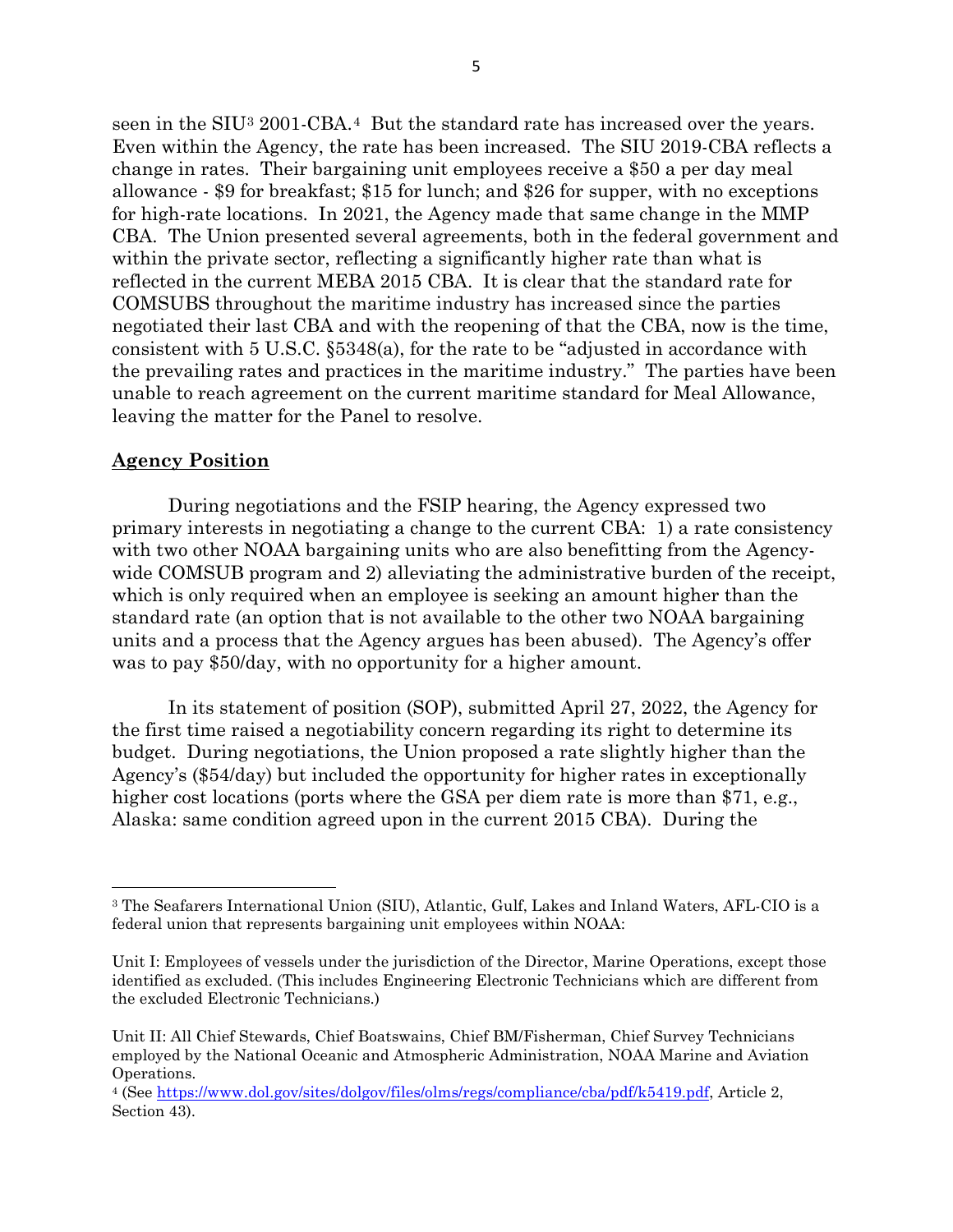mediation discussions, the Union 's settlement proposal provided per diem for all impacted employees.

In its SOP, the Agency is now arguing that the Union's proposal (i.e., per diem rate for all impacted employees) violates the Agency's right to determine its own budget. In considering the parties' proposals, I have considered the Union's last proposal offered before the parties came before me in the Mediation-Arbitration. Specifically, the Union offered a meal allowance of \$54/day, with employees receiving higher rates in accordance with the framework set forth in the current CBA, but receipts would be provided solely at management's discretion. The Agency's negotiability claim was not raised against that proposal, but instead was levied over the later proposal – per diem for everyone. As the concern raised by the Agency is levied against a Union proposal that I have not considered, I have no need to address the Agency's claim here.

In its SOP, the Agency offers to remain with the status quo rate (\$38/day) that has been in the contract for a number of years. The Agency argued that there is no compelling need to change the rate in the current contract. During the hearing, the Union discussed a number of examples where the maritime industry has increased the \$38/day base rate. Even if we only focus on the two bargaining units (SIU and MBB) offered by the Agency, those units were offered a \$50/day rate, significantly higher than the \$38/day rate in the current CBA. It is clear that the \$38/day rate needs to be adjusted as it no longer reflects the current maritime practice. Accordingly, I find that there is a compelling need to change the status quo.

During the hearing and in its SOP, the Agency expressed an interest in eliminating fraud. Under the current CBA, there is a limited or capped reimbursement gap between a \$38/day reimbursement and a reimbursement over \$71/day. In other words, the current contract creates a "donut hole" where actual expenses incurred by employees for meals over \$38/day, but under \$71/day would only be reimbursed at \$38/day; leaving the employee out of pocket for the difference. The Agency offered examples of fraud committed when some employees submitted receipts inflating costs to get over the \$71 threshold for actual reimbursements. The Agency's solution offered to address the fraud problem is to eliminate all receipts and increase the cap of reimbursement to \$50/day. Any actual abuse of the program should certainly be addressed by the Agency. The Agency has been clear that they do not want the responsibility of managing receipts to support the oversight of the program. As the Agency sees no need for receipts, I will not order a requirement to submit receipts at the standard applicable rate, unless the Agency wants a receipt, and the employee is on notice in advance.

It should be noted that the Agency's offer to increase the cap of reimbursement to \$50/day still leaves some employees out of pocket for a meal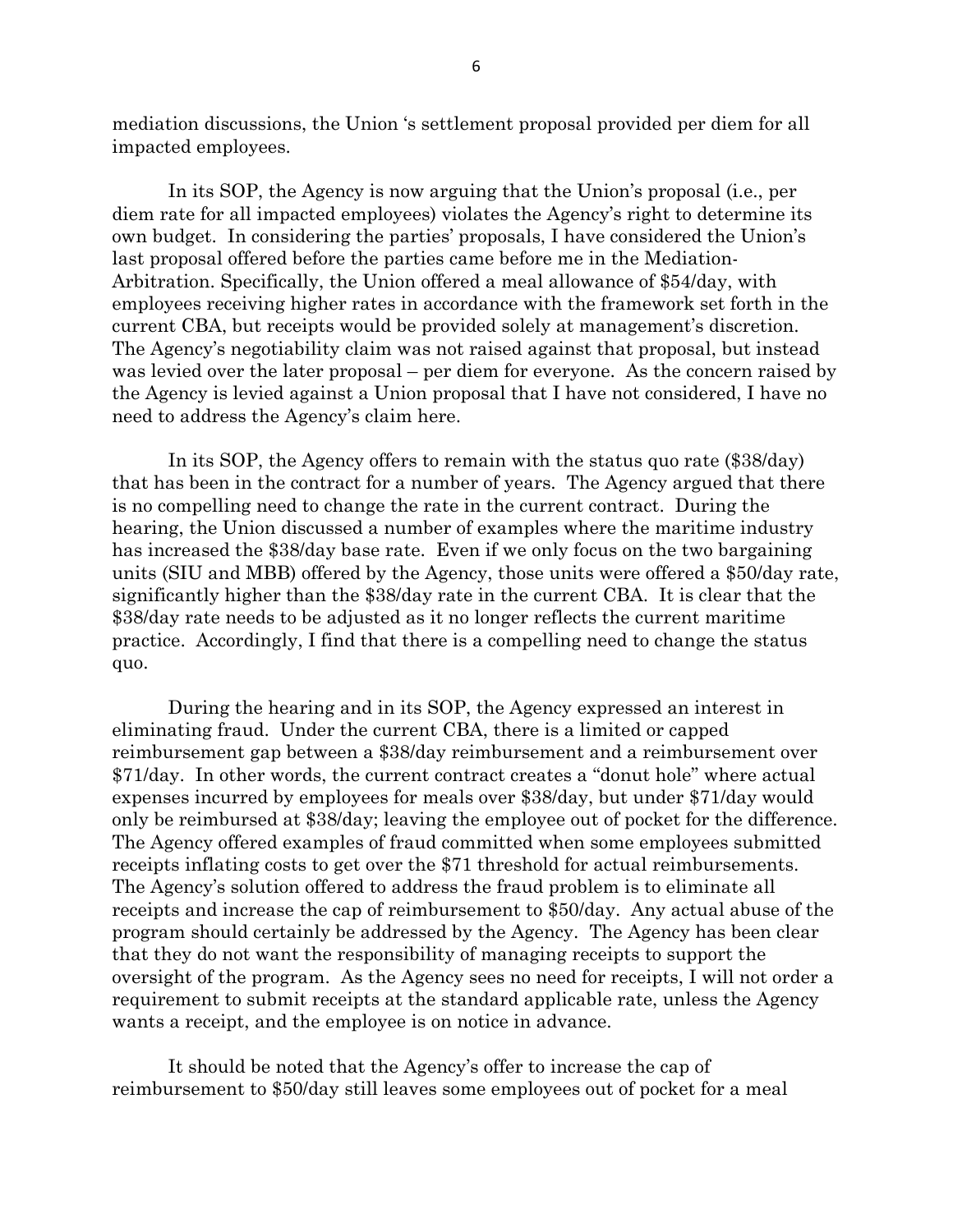expense over \$50, particularly employees in areas the Agency agrees are exceptionally high cost areas (e.g. Alaska). The Agency asserted an interest in improving morale. But the Agency offered no recourse for the numerous employees who will have to pay out of pocket for meal expenses over the Agency proposed \$50 threshold. Increasing out of pocket expenses for the employees certainly won't promote higher morale.

As provided by 5 U.S.C. §5348(a), the parties are compelled to reflect the current practice in the maritime industry. There was no argument offered and no other information in the record to support the creation or ordering of a "donut hole" between a flat rate and a cap rate. Therefore, I will not be ordering this type of payment structure going forward.

The Agency argued that they rejected the Union's proposal because it promotes a "windfall" for the employees. The Agency cited as authority, the NOAA policy where the Agency explains that the COMSUB program is supposed to *defray* expenses for employees, not necessarily make them whole or to pay so much to amount to a windfall. The Agency interprets defray as meaning something less than full reimbursement to an employee despite the definition provided in its position statement prior to the Mediation-Arbitration that defray means to "*pay all* or part of the money for costs or expenses" citing the Cambridge Dictionary. (Emphasis added). The Agency's choice of interpretation is simply not reflected in the governing statute (5 U.S.C. §5348(a)). The Congressional interest in authorizing the Agency to fund a COMSUB program was to create parity between the federal sector maritime employees and the private sector<sup>[5](#page-6-0)</sup>, limited only by the public interest. It does not offend the public interest to promote fairness.

Despite the Agency's attempt to compare these employees to other GS employees, it is clear that Congress did not intend to treat these employees the way we would treat GS employees with regard to wages and benefits. Congress directed that their wages and benefits be composed differently, and that the Agency reflect the maritime practices in consideration of the maritime employees' wages and benefits. Maritime companies are reimbursing their maritime employees for their reasonable actual expenses; not simply *defraying* the expenses. Congress intended the Agency to provide the Wage Mariners reimbursement for reasonable actual expenses, not for the Agency to simply defray their actual expenses. As for the Agency's argument that COMSUBs are not wages, I don't believe either party is confusing the expenses addressed by this negotiation as wages. To be clear, we are addressing allowances for meal expenses, not wages, when dining facilities are not available aboard the ship.

Finally, the Agency argued that by offering the GSA or JTR as the standard for "reasonableness" of expense reimbursement, the Union seeks to declare the

<span id="page-6-0"></span> <sup>5</sup> *Blaha v. United States*, 511 F.2d 1165 (Ct CL. 1975).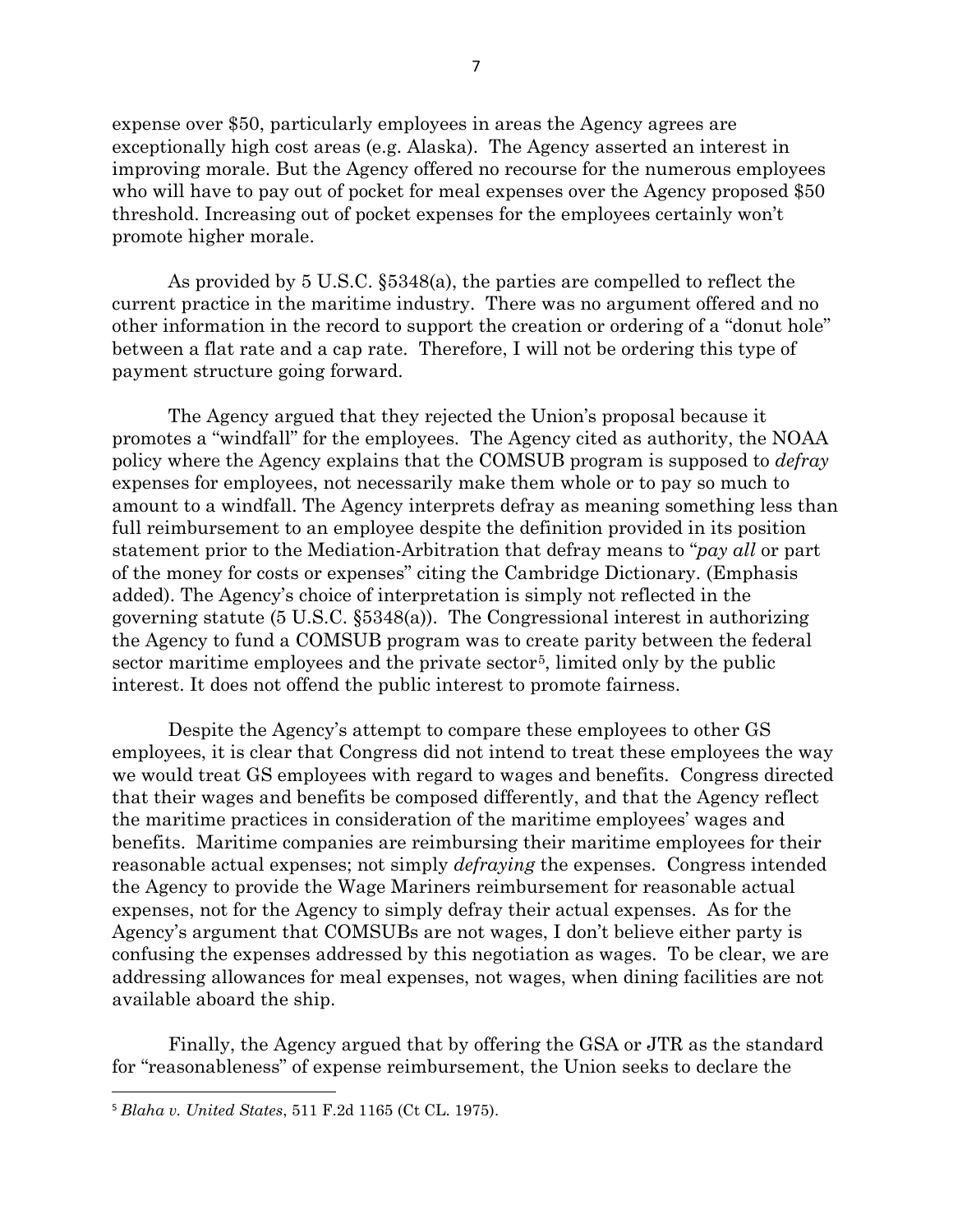employees are in travel status. That was not my impression nor am I compelled to order a change in status that isn't supported by the travel regulations. I intent to treat the travel regulations, and the per diem rates reflected within those regulations, as an offering for a standard to support "reasonable" meal costs.

### **Union Position**

During the negotiations and the FSIP hearing, the Union expressed one interest: the rate would be consistent with the current maritime industry. During bargaining, the Union proposed that the rate would increase from \$38/day to \$54/day, with employees receiving higher rates in accordance with the framework set forth in the current CBA, but receipts would be provided solely "at Management's discretion." The \$54 rate mirrors the GSA base per diem rate and the elimination of a receipt mirrors the GSA procedures, which do not require receipts for reimbursement within the GSA rate.

The Union offered a compelling argument that the prevailing rate and practices in the maritime industry that the Agency is obligated to follow by statute (5 U.S.C. §5348) and its policy (NAO 202-534B) include consideration of both the maritime practices throughout the federal sector (e.g., DOD) and the maritime practices throughout the private sector. The Union offered varying examples of historic practices that support the current CBA rates, as well as more updated "cash in lieu of" practices for meals in the maritime industry. As Congress requires consideration of the maritime practices throughout the industry, I have determined that I must consider the maritime practices throughout federal agencies (including NOAA) and in the private sector.

The Union argued that consideration solely of NOAA's other two bargaining units discussed by the Agency is not appropriate because one of those units (MMB) is comprised of unlicensed seafarers who are supervised by licensed engineers. In other words, they are not comparable to the MEBA unit because they do not have the same licensing and training requirements to perform their duties as the MEBA bargaining unit. There is not enough in the record to support a determination regarding the comparability of the MMB unit. However, the Union offered for consideration at least one other NOAA unit-- International Brotherhood of Electrical Workers (IBEW), Local 932. The Agency agreed in the 2011 CBA to provide mariners Meal Allowance at the full GSA FTR rates when meals are not provided on the ship. As discussed above, Congress requires consideration of the maritime practices throughout the industry. Thus, even the Agency has accepted the GSA FTR rates as a reasonable standard used when determining appropriate industry meal allowances. As such, there is a sufficient basis for me to consider the maritime practices offered by the parties throughout federal agencies (including NOAA) and in the private sector, not solely one or two units within NOAA.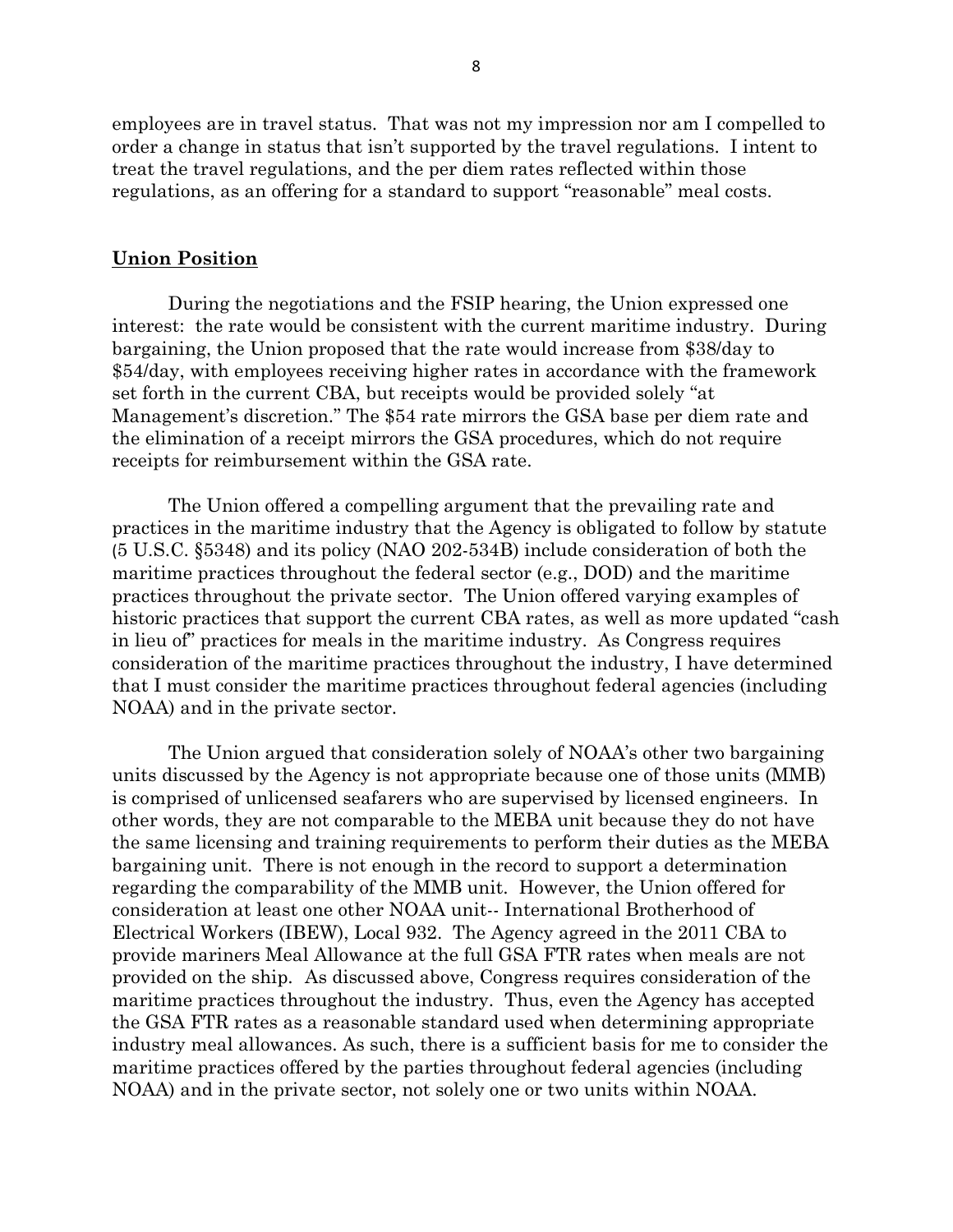#### **OPINION**

As reflected in NAO 202-534B which references 5 U.S.C. § 5348 (a), the parties are required to reflect a Meal Allowance rate that is consistent with the current maritime industry standard. While there is a rate in the current CBA that may have reflected the maritime practice upon its execution, some time has passed and there is significant evidence that the industry has increased that rate over time. The negotiations of the successor CBA provide the opportunity to reflect the current maritime standard, therefore, there is a compelling need to change the status quo. The parties have been unable to reach agreement on the current maritime standard for Meal Allowance, leaving the matter for the Panel to resolve.

The overwhelming record evidence in the private industry and federal agencies (including at least one example at NOAA) favors a practice of providing a flat rate reimbursement for actual expenses (\$46-\$55), with the opportunity to receive higher reimbursement for "reasonable" actual expenses above the flat rate. Within federal agencies, "reasonable" has been defined by the applicable per diem rate (e.g., DOD JTR per diem rate, GSA FTR per diem rate or State Department per diem rates<sup>6</sup>). There is also a practice of requiring that no receipt be provided for actual expenses within the per diem rate, unless the requested reimbursement exceeds the reasonable rate (i.e., exceeds GSA per diem rate). And finally, there is a practice of requiring advanced notice for the excessive expenses above the per diem. Where employees are reimbursed for reasonable actual expenses, there is no windfall.

#### **DECISION**

 $\overline{\phantom{a}}$ 

Having carefully considered the arguments and evidence presented in this case, as the Statute requires, I hereby order the parties to adopt the following language into their successor CBA:

#### Lodging -

If the Agency is unable to provide lodging, and the employee incurs a lodging expense, room allowances will be paid in the amount of the actual expense up to the current GSA/FTR/DSSR rates for the locality. Receipts must be provided.

<span id="page-8-0"></span><sup>6</sup> The General Services Administration (GSA) establishes per diem rates for destinations within the lower 48 continental United States (CONUS). The State Department establishes the foreign rates (for example, Canada, Spain, Japan). The Department of Defense (DOD) establishes non-foreign rates which includes Alaska, Hawaii, and all U.S. Territories.